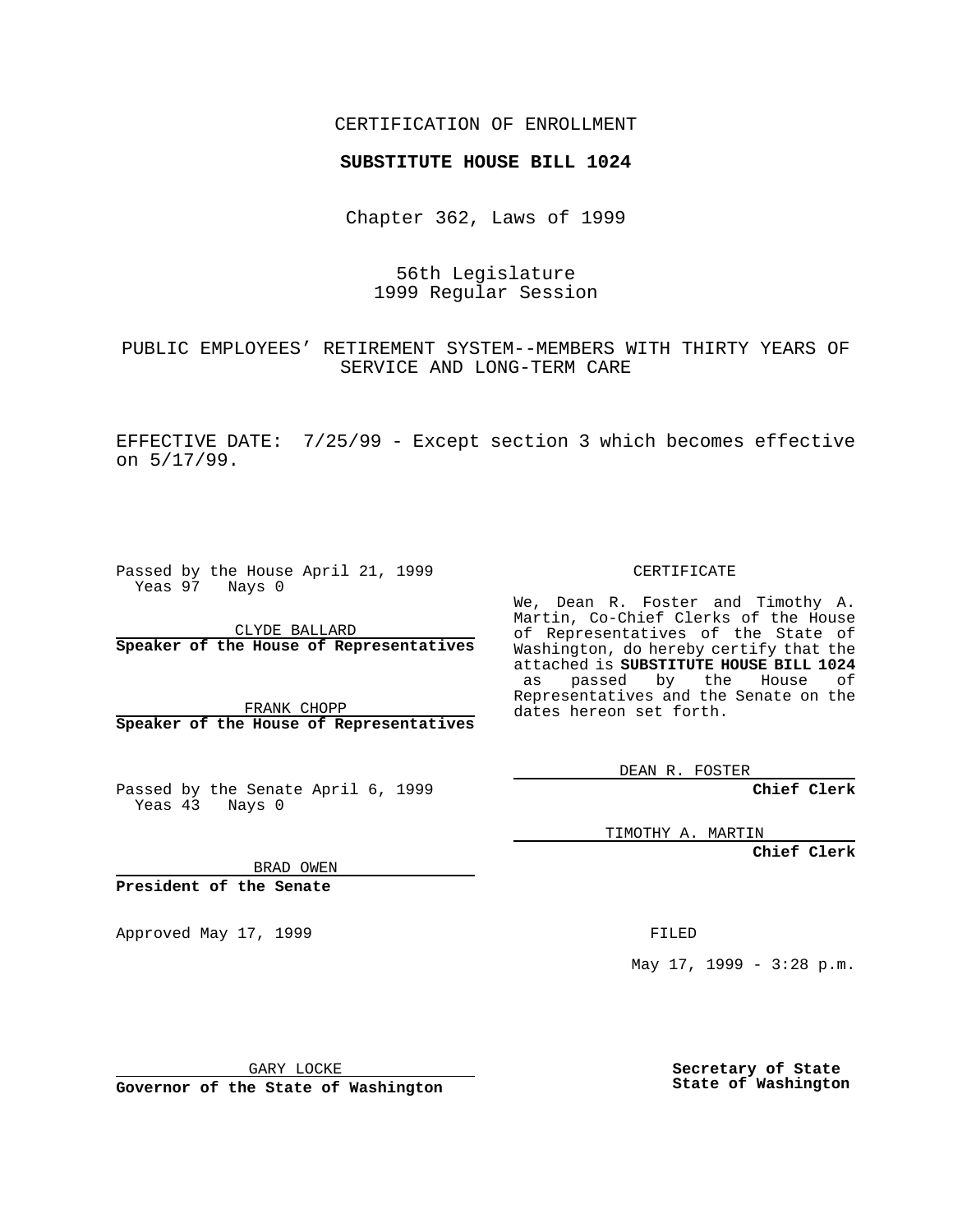## **SUBSTITUTE HOUSE BILL 1024** \_\_\_\_\_\_\_\_\_\_\_\_\_\_\_\_\_\_\_\_\_\_\_\_\_\_\_\_\_\_\_\_\_\_\_\_\_\_\_\_\_\_\_\_\_\_\_

\_\_\_\_\_\_\_\_\_\_\_\_\_\_\_\_\_\_\_\_\_\_\_\_\_\_\_\_\_\_\_\_\_\_\_\_\_\_\_\_\_\_\_\_\_\_\_

## AS AMENDED BY THE SENATE

Passed Legislature - 1999 Regular Session

## **State of Washington 56th Legislature 1999 Regular Session**

**By** House Committee on Appropriations (originally sponsored by Representatives Carlson, H. Sommers, Alexander, D. Sommers, Lambert, Ogden, Conway, Wolfe, Bush, Kastama, G. Chandler, DeBolt, Carrell, Parlette, Talcott, K. Schmidt and Sump; by request of Joint Committee on Pension Policy)

Read first time 02/18/1999.

1 AN ACT Relating to certain retirement system members with more than 2 thirty years of service; adding a new section to chapter 41.32 RCW; 3 adding new sections to chapter 41.40 RCW; and declaring an emergency.

4 BE IT ENACTED BY THE LEGISLATURE OF THE STATE OF WASHINGTON:

5 NEW SECTION. **Sec. 1.** A new section is added to chapter 41.32 RCW 6 under the subchapter heading "Plan 1" to read as follows:

 A member may make the irrevocable election under this section no later than six months after attaining thirty years of service. The election shall become effective at the beginning of the calendar month following department receipt of employee notification.

 (1) The sum of member contributions made for periods of service after the effective date of the election plus seven and one-half percent interest shall be paid to the member at retirement without a reduction in the member's monthly retirement benefit as determined under RCW 41.32.498.

 (2) Upon retirement, the member's benefit shall be calculated using only the earnable compensation credited prior to the effective date of the member's election. Calculation of the member's average earnable compensation shall include eligible cash outs of annual leave based on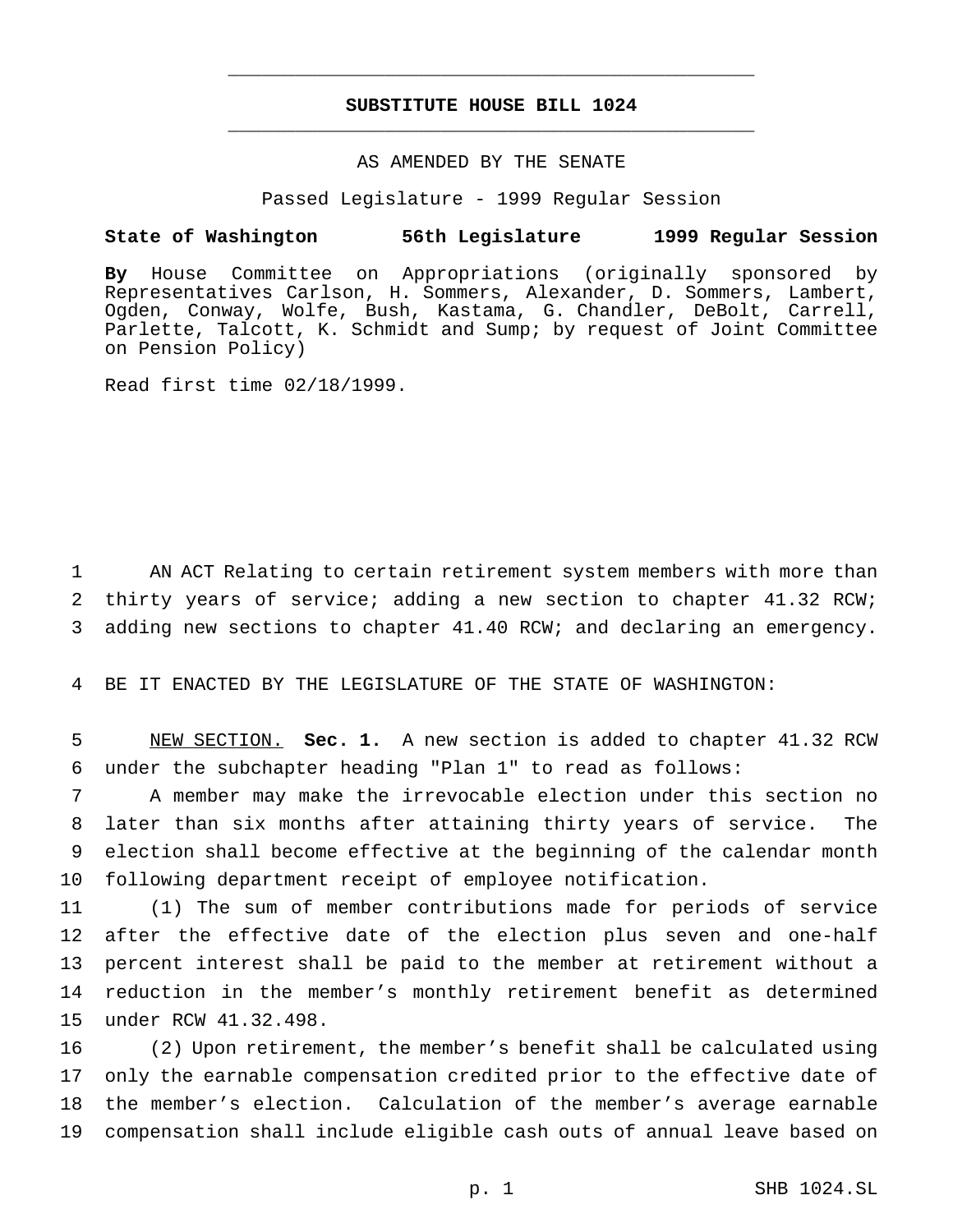the member's salary and leave accumulations at the time of retirement, except that the amount of a member's average earnable compensation cannot be higher than if the member had not taken advantage of the election offered under this section.

 (3) Members who have already earned thirty years of service credit prior to the effective date of this act may participate in the election by notifying the department in writing of their intention by December 31, 1999.

 The department shall continue to collect employer contributions as required in RCW 41.45.060.

 NEW SECTION. **Sec. 2.** A new section is added to chapter 41.40 RCW under the subchapter heading "Plan 1" to read as follows:

 A member may make the irrevocable election under this section no later than six months after attaining thirty years of service. The election shall become effective at the beginning of the calendar month following department receipt of employee notification.

 (1) The sum of member contributions made for periods of service after the effective date of the election plus seven and one-half percent interest shall be paid to the member at retirement without a reduction in the member's monthly retirement benefit as determined under RCW 41.40.185.

 (2) Upon retirement, the member's benefit shall be calculated using only the compensation earnable credited prior to the effective date of the member's election. Calculation of the member's average final compensation shall include eligible cash outs of sick and annual leave based on the member's salary and leave accumulations at the time of retirement, except that the amount of a member's average final compensation cannot be higher than if the member had not taken advantage of the election offered under this section.

 (3) Members who have already earned thirty years of service credit prior to the effective date of this act may participate in the election by notifying the department in writing of their intention by December 31, 1999.

 The department shall continue to collect employer contributions as required in RCW 41.45.060.

 NEW SECTION. **Sec. 3.** A new section is added to chapter 41.40 RCW under the subchapter heading "Plan 1" to read as follows: